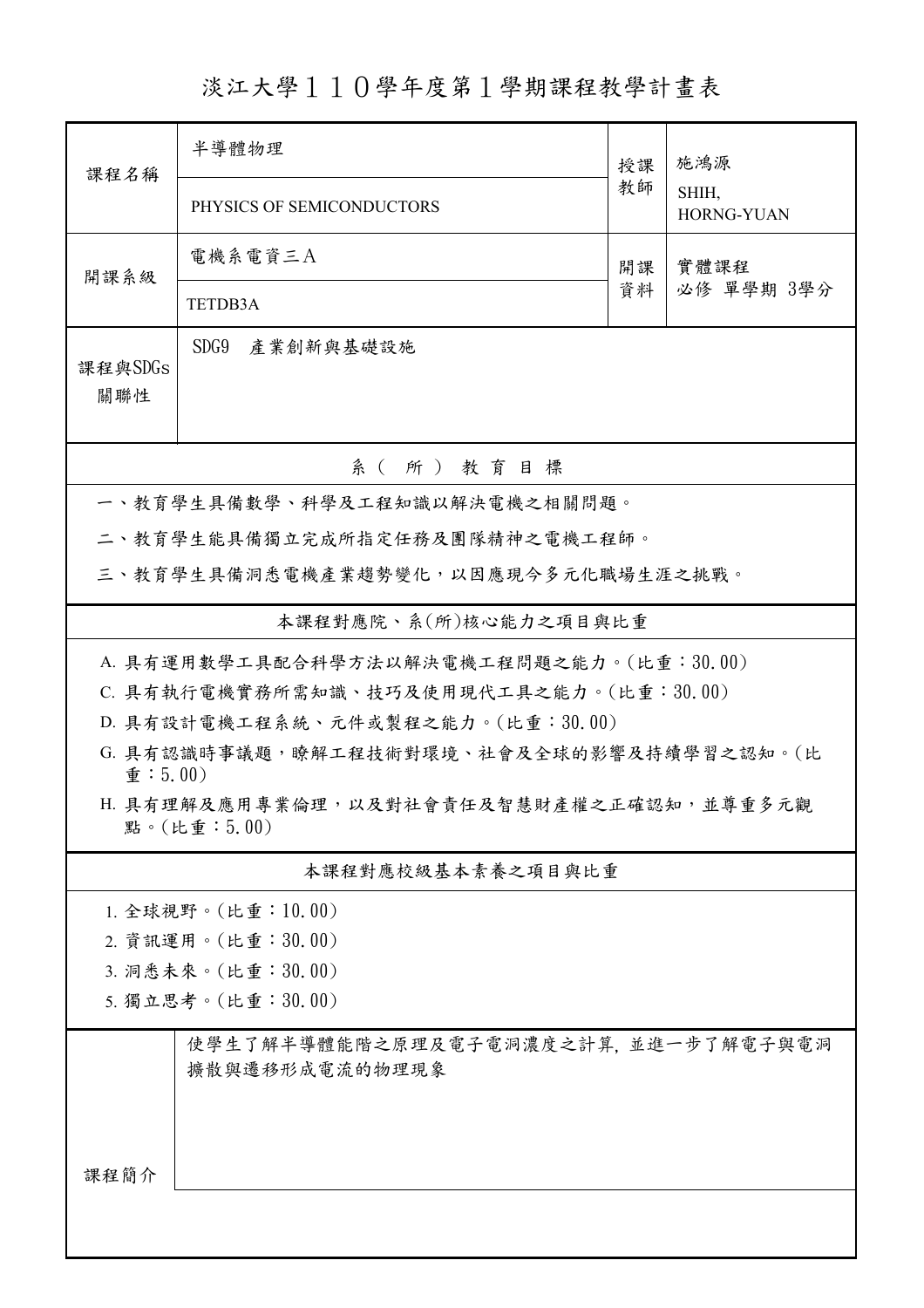|                |                               |                                       |                                     | Understand the principle of semiconductor energy levels and the calculation<br>of electron-hole concentration, and further understand the physical<br>phenomena of electron-hole diffusion and drift to form currents.          |      |  |  |
|----------------|-------------------------------|---------------------------------------|-------------------------------------|---------------------------------------------------------------------------------------------------------------------------------------------------------------------------------------------------------------------------------|------|--|--|
|                | 的各目標類型。                       |                                       |                                     | 本課程教學目標與認知、情意、技能目標之對應<br>將課程教學目標分別對應「認知(Cognitive)」、「情意(Affective)」與「技能(Psychomotor)」<br>一、認知(Cognitive):著重在該科目的事實、概念、程序、後設認知等各類知識之學習。<br>二、情意(Affective):著重在該科目的興趣、倫理、態度、信念、價值觀等之學習。<br>三、技能(Psychomotor):著重在該科目的肢體動作或技術操作之學習。 |      |  |  |
| 序<br>號         | 教學目標(中文)                      |                                       |                                     | 教學目標(英文)                                                                                                                                                                                                                        |      |  |  |
| 1              | 了解半導體晶格結構                     |                                       |                                     | Understand lattices of semiconductors                                                                                                                                                                                           |      |  |  |
| $\overline{2}$ | 了解基本量子物理之概念                   |                                       |                                     | Understand basic quantum mechanics                                                                                                                                                                                              |      |  |  |
| $\overline{3}$ | 了解平衡半導體中電子與電洞分布 <br>之特性       |                                       |                                     | Understand equilibrium electronics and holes<br>concentrations                                                                                                                                                                  |      |  |  |
| $\overline{4}$ | 性                             |                                       |                                     | 了解半導體中電子與電洞遷移之特  Understand characteristics of electronics and holes in<br>semi-conductors                                                                                                                                      |      |  |  |
|                | 教學目標之目標類型、核心能力、基本素養教學方法與評量方式  |                                       |                                     |                                                                                                                                                                                                                                 |      |  |  |
| 序號             | 目標類型                          | 院、系 $(\text{m})$<br>核心能力              | 校級<br>基本素養                          | 教學方法                                                                                                                                                                                                                            | 評量方式 |  |  |
| 1              | 認知                            | AC                                    | 1235                                | 講述                                                                                                                                                                                                                              | 測驗   |  |  |
| $\overline{2}$ | 認知                            | $\mathbf{A}\mathbf{C}$                | 1235                                | 講述                                                                                                                                                                                                                              | 測驗   |  |  |
| 3              | 認知                            | AC                                    | 1235                                | 講述                                                                                                                                                                                                                              | 測驗   |  |  |
| 4              | 認知                            | <b>CDGH</b>                           | 1235                                | 講述                                                                                                                                                                                                                              | 測驗   |  |  |
|                |                               |                                       |                                     | 授課進度表                                                                                                                                                                                                                           |      |  |  |
| 週<br>次         | 日期起訖                          |                                       |                                     | 內 容 (Subject/Topics)                                                                                                                                                                                                            | 備註   |  |  |
|                | $110/09/22$ ~<br>110/09/28    | The Crystal Structure of Solids (1)   |                                     |                                                                                                                                                                                                                                 |      |  |  |
| 2              | $110/09/29$ ~<br>110/10/05    | The Crystal Structure of Solids (2)   |                                     |                                                                                                                                                                                                                                 |      |  |  |
| 3              | $110/10/06 \sim$<br>110/10/12 |                                       | The Crystal Structure of Solids (3) |                                                                                                                                                                                                                                 |      |  |  |
| 4              | $110/10/13$ ~<br>110/10/19    | Introduction to Quantum Mechanics (1) |                                     |                                                                                                                                                                                                                                 |      |  |  |
| 5              | $110/10/20$ ~<br>110/10/26    | Introduction to Quantum Mechanics (2) |                                     |                                                                                                                                                                                                                                 |      |  |  |
| 6              | $110/10/27$ ~<br>110/11/02    |                                       |                                     | Introduction to Quantum Mechanics (3)                                                                                                                                                                                           |      |  |  |
|                |                               |                                       |                                     |                                                                                                                                                                                                                                 |      |  |  |